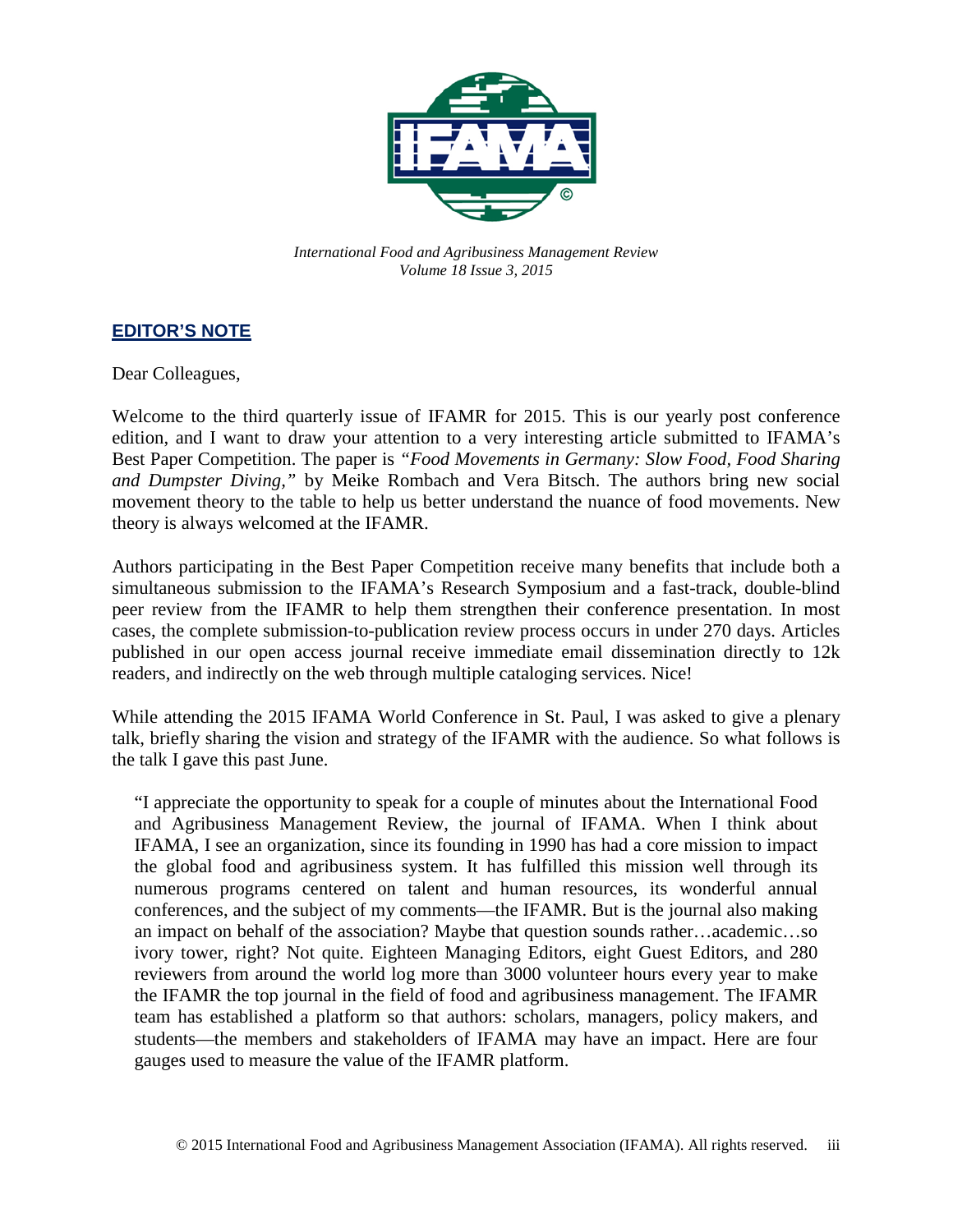- 1) The IFAMR is the most cited on google scholar, # 1 among its 18 peers. That means other scholars use the work of IFAMR authors, many of you sitting here in this room, to advance the science and practice of food and agribusiness management, which is the mission of IFAMA. Scholars from around the globe acknowledge IFAMA's contribution by citing the article, by name in their published work.
- 2) Those volunteer hours have paid off as researchers, managers, and policymakers from around the world download over 12k articles every month, ranking # 2 among our peers. That is 17 articles every hour influencing the food and agribusiness system. What an amazing return on investment from our editors and reviewers.
- 3) The gold standard for journal impact is Thomson Reuters ISI®. It is known worldwide, hard to get, and hard to be successful. We received ours in 2012, only two of the 19 food and agribusiness management journals have an Impact Factor. Who wins? Our authors, our members and our stakeholders, because the greater the impact of the journal, the greater the prestige of their scholarly work, the greater respect they have among peers and the faster their careers advance through the promotion and tenure process. Ultimately, advancing the important issues influencing the global food and agribusiness system. Achieving high impact is like sales to a salesman, and the IFAMR has impact. Our prestige and impact then drive submissions and demand for the IFAMR and IFAMA. Submissions are up 500% since 2008.
- 4) Finally, scholars use the IFAMR platform as a pulpit to produce and distribute special issues of the journal that raise awareness and allow active discourse on highly relevant topics. Why do Guest editor teams want to use the IFAMR and IFAMA to produce special issues? Because they want to have voice. They want access to 12k global readers and influencers, they want the legitimacy of the leading scholarly journal in the field, they want to build their brand, and they want their efforts actively downloaded and referenced on Google. The IFAMR gives our members and stakeholders a voice; it is a legitimizing voice as IFAMA and IFAMR are honest brokers. Recently industry and academics came together to spearhead a special issue on African entrepreneurship—think about that, when or where have you read about such an important topic? We've also published special issues on the obesity epidemic, the global poultry trade and raised global awareness concerning the talent and human resource gap occurring in the food and agribusiness sector. Upcoming special issues of the IFAMR have industry and academics discussing smallholder inclusion in African value chains; dairy markets and policy; and tangible applications of Big Data in agriculture.

IFAMA and the team at the IFAMR have a platform standing ready for you to make a difference as an author, guest editor, reviewer, managing editor, sponsor, and advertiser. We are electronic, open access, and actively present in the fast-growing, emerging markets. The leading journal in terms of impact; downloaded over 12k times every month,